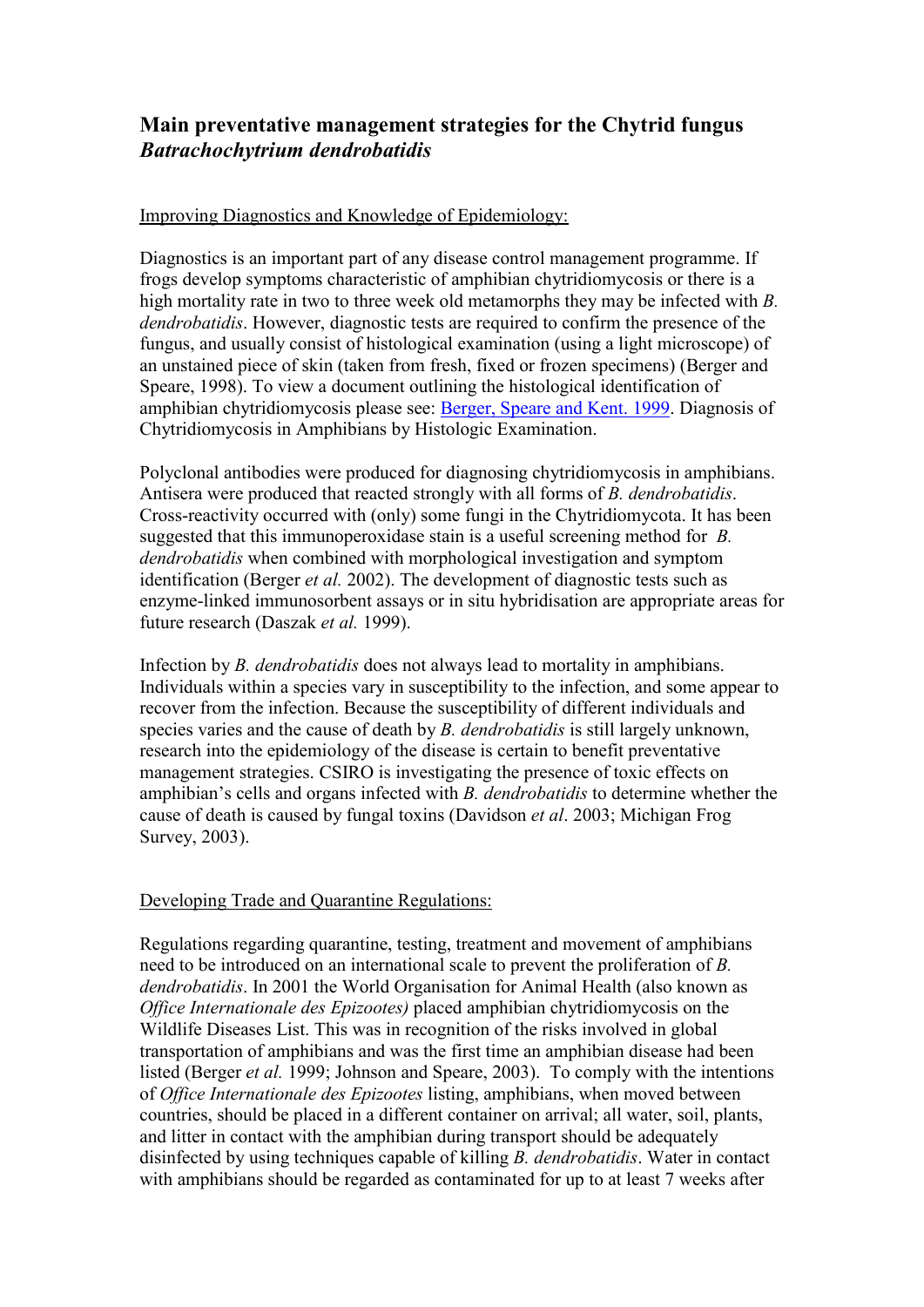the last contact with the amphibian. All water, moist soil, and wet fomites (A fomite is defined as an inanimate object that serves to transmit an infectious agent from person to person) in contact with an amphibian imported into a country, or moved between locations within a country (eg: between captive amphibian colonies), should be regarded as infectious. Storage of infected materials for a period of time should not be used as a means of ensuring water is not contagious. All water and wet soil in contact with an amphibian should be disinfected before discharge into the wastewater system or the natural environment. Enclosures previously used by amphibians should be disinfected before introducing new amphibians. Any other wet objects that have been in contact with amphibians should either be disposed of or disinfected (Johnson and Speare, 2003).

If Africa is the source of *B. dendrobatidis* (a hypothesis that has been supported by recent research) identifying trade routes involved in its spread may aid prevention. Prime candidates for the international spread of the disease have been members of the Pipidae family (in particular, *Xenopus laevis* and *Hymenochirus curtipes* see in IUCN Red List of Threatened Species) as they are exported to North America and Europe. They are not killed by the fungus themselves, which makes them ideal natural carriers of the disease (Hey, 1986, in Weldon *et al*. 2002).

It is pertinent to note that the regulation of amphibian trading may not be sufficient in preventing all trade-linked spread of the disease. The movement of infected habitat material (such as water, mud or soil containing the fungus) in non-amphibian trade industries may also spread of the disease.

#### Raising Awareness:

National and international structures for the rapid dissemination of information between scientists, politicians, and the public may be crucial in combating the threat of globally emergent pathogens. However, large geographic areas (e.g., Africa and much of Asia) have not yet been surveyed for declining amphibian populations or for the occurrence of these pathogens. Raising awareness of this threat should be one of the highest priorities for the immediate future (Daszak *et al.* 1999). Amphibians carrying *B. dendrobatidis* have been detected in the pet trade in Europe, the USA (Johnson and Speare, 2003). Organisations associated with the pet trade and stakeholders should be targeted with the aim of reducing reservoirs of *B. dendrobatidis* (in captive amphibians and stopping release of captive amphibians into the wild. Amphibian owners should be informed about the risks of releasing captive amphibians into the wild. Pet shops should be persuaded to regularly quarantine amphibians and materials in contact with amphibians and observe quarantine procedures before accepting new amphibians.

#### Chemical:

The most effective products for field use were Path-XTM and the quaternary ammonium compound 128, which can be used at dilutions containing low levels of the active compound didecyl dimethyl ammonium chloride. Bleach, containing the active ingredient sodium hypochlorite, was effective at concentrations of 1% sodium